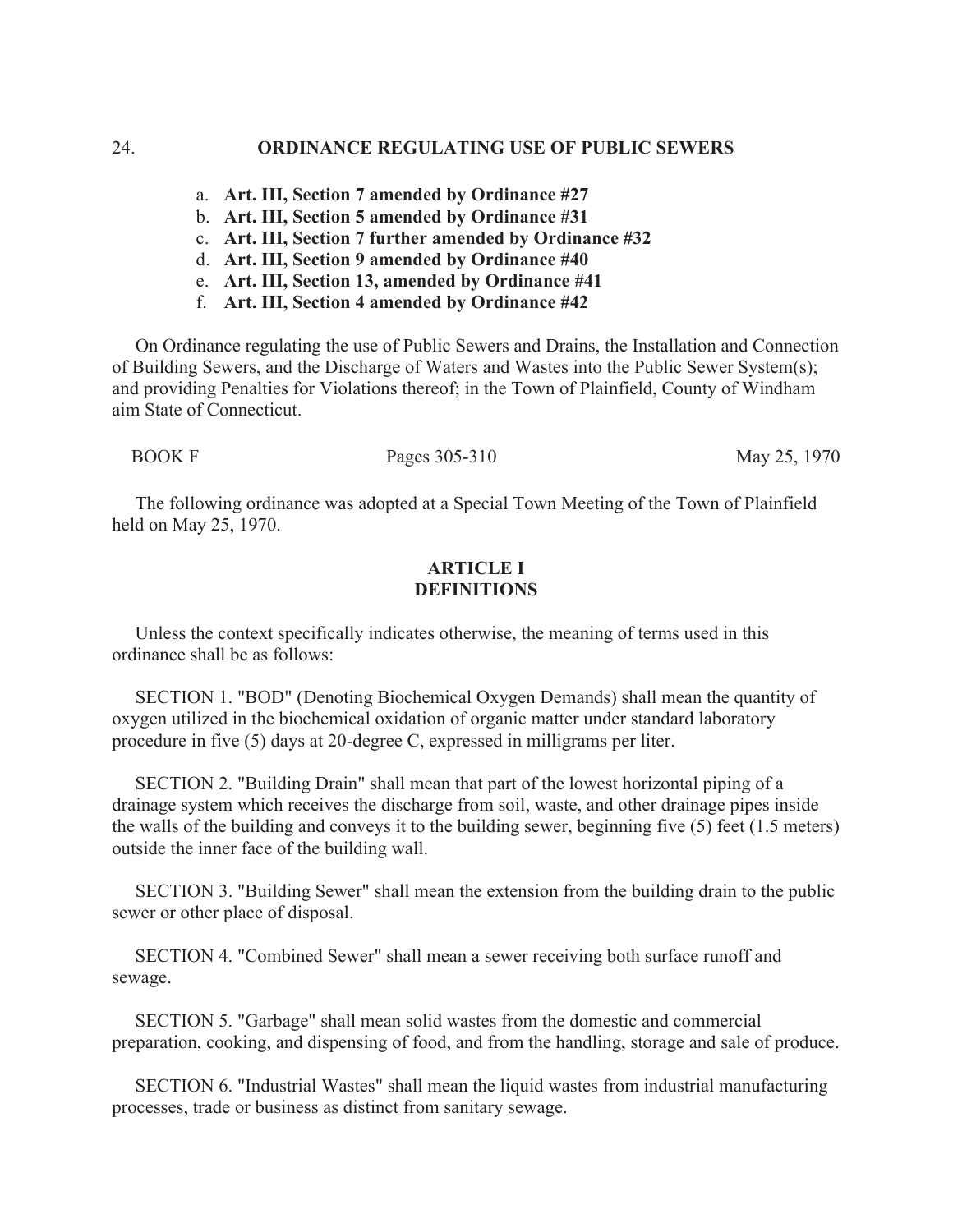SECTION 7. "Natural Outlet" shall mean any outlet in a watercourse, pond, ditch, lake, or other body of surface or groundwater.

 SECTION 8. "Person" shall mean any individual, firm, company, association, society, corporation, or group.

 SECTION 9. "ph" shall mean the logarithm of the reciprocal of the weight of hydrogen ions in grams per liter of solution.

 SECTION 10. "Properly Shredded Garbage" shall mean the wastes from the preparation cooking, and dispensing of food that have been shredded to such a degree that all particles will be carried freely under the flow conditions normally prevailing in public sewers, with no particle greater than one-half  $(\frac{1}{2})$  inch (1.27 centimeters) in any dimension.

 SECTION 11. "Public Sewer" shall mean a sewer which all owners of abutting properties have equal rights, and is controlltd by public authority.

 SECTION 12. "Sanitary Sewer" shall mean a sewer which carries sewage and to which storm, surface, and groundwaters are not intentionally admitted.

 SECTION 13. "Sewage" shall mean a combination of the water-carried wastes from residences, business buildings, institutions, and industrial establishments, together with such ground, surface and stormwaters as may be present.

 SECTION 14. "Sewage Treatment Plant" shall mean any arangement of devices and structures used for treating sewage.

 SECTION 15. "Sewage Works" shall mean all facilities for collecting pumping, treating, and disposing of sewage.

SECTION 16. "Sewer" shall mean a pipe or conduit for carrying sewage.

SECTION 17. "Shall" is mandatory; "May" is permissive.

 SECTION 18. "Slug" shall mean any discharge of water, sewage or industrial waste which in concentration of any given constituent or in quantity of flow exceeds for any period of duration longer than fifteen (15) minutes more than five (5) times the average twenty-four (24) hour concentration or flows during normal operation.

 SECTION 19. "Storm Drain" (sometimes termed "storm sewer") shall mean a sewer which carries storm and surface waters and drainage, but excludes sewage and industrial wastes, other than unpolluted cooling water.

 SECTION 20. "Superintendent" shall mean the (Superintendent of Sewage Works and/or of Water Pollution Control) of the Town of Plainfield, or his authorized deputy, agent, or representative.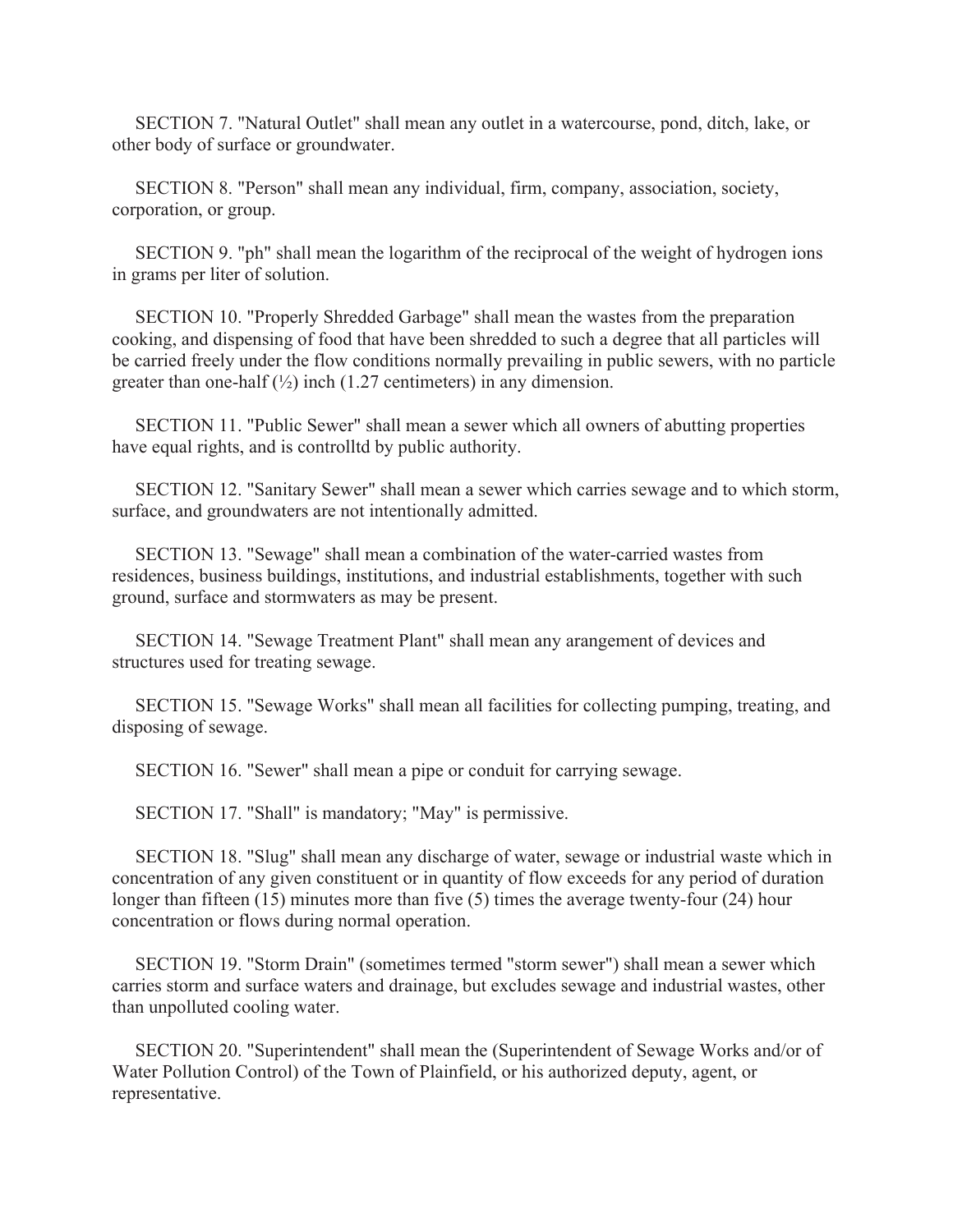SECTION 21. "Suspended Solids" shall mean solids that either float on the surface of, or are in suspension in water sewage, or other liquids, and which are removable by laboratory filtering.

 SECTION 22. "Watercourse" shall mean a channel in which a flow of water occurs, either continuously or intermittently.

## **ARTICLE II USE OF PUBLIC SEWERS REQUIRED**

 SECTION 1. It shall be unlawful for any person to place, deposit or permit to be deposited in any unsanitary manner on public or private property within the Town of Plainfield, or in any area under the jurisdiction of said Town any human excrement, garbage, or other objectionable waste.

 SECTION 2. It shall be unlawful to discharge to any natural outlet within the Town of Plainfield, or in any area under the jurisdiction of said Town, any sewage or other polluted waters, except where suitable treatment has been provided in accordance with subsequent provisions of this ordinance.

 SECTION 3. The owner of all houses, buildings or properties used for human occupancy, employment, recreation, or other purposes, situated within the town and abutting on any street, alley, or right-of-way in which there is now located or may in the future be located a public sanitary or combined sewer of the town, is hereby required at his exptnse to install suitable toilet facilities therein, and to connect such facilities directly with the proper public sewer in accordance with the provisions of this ordinance, within ninety (90) days after date of official notice to do so, provided that said public sewer is within one hundred (100) feet (30.5 meters) of the property line.

 SECTION 4. At such time as a public sewer becomes available to a property served by a private sewage disposal system, a direct connection shall be made to the public sewer in compliance with this ordinance, and any septic tanks, cesspools, and similar private sewage disposal facilities shall be abandoned for use as a sewer system.

 SECTION 5. No statement contained in this article shall be construed to interfere with any additional requirements that may be imposed by the director of health.

 SECTION 6. When a public sewer becomes available, the building sewer shall be connected to said sewer within ninety (90) days and after official notice, and the private sewage disposal system shall be cleaned of sludge and filled with clean bank-run gravel or dirt, unless it is to be used as a dry well.

# **ARTICLE III BUILDING SEWERS AND CONNECTIONS**

 SECTION 1. No unauthorized persons hall uncover, make any connections with or opening into, use, alter, or disturb any public sewer or appurtenance thereof without first obtaining a written permit from the (Superintendent).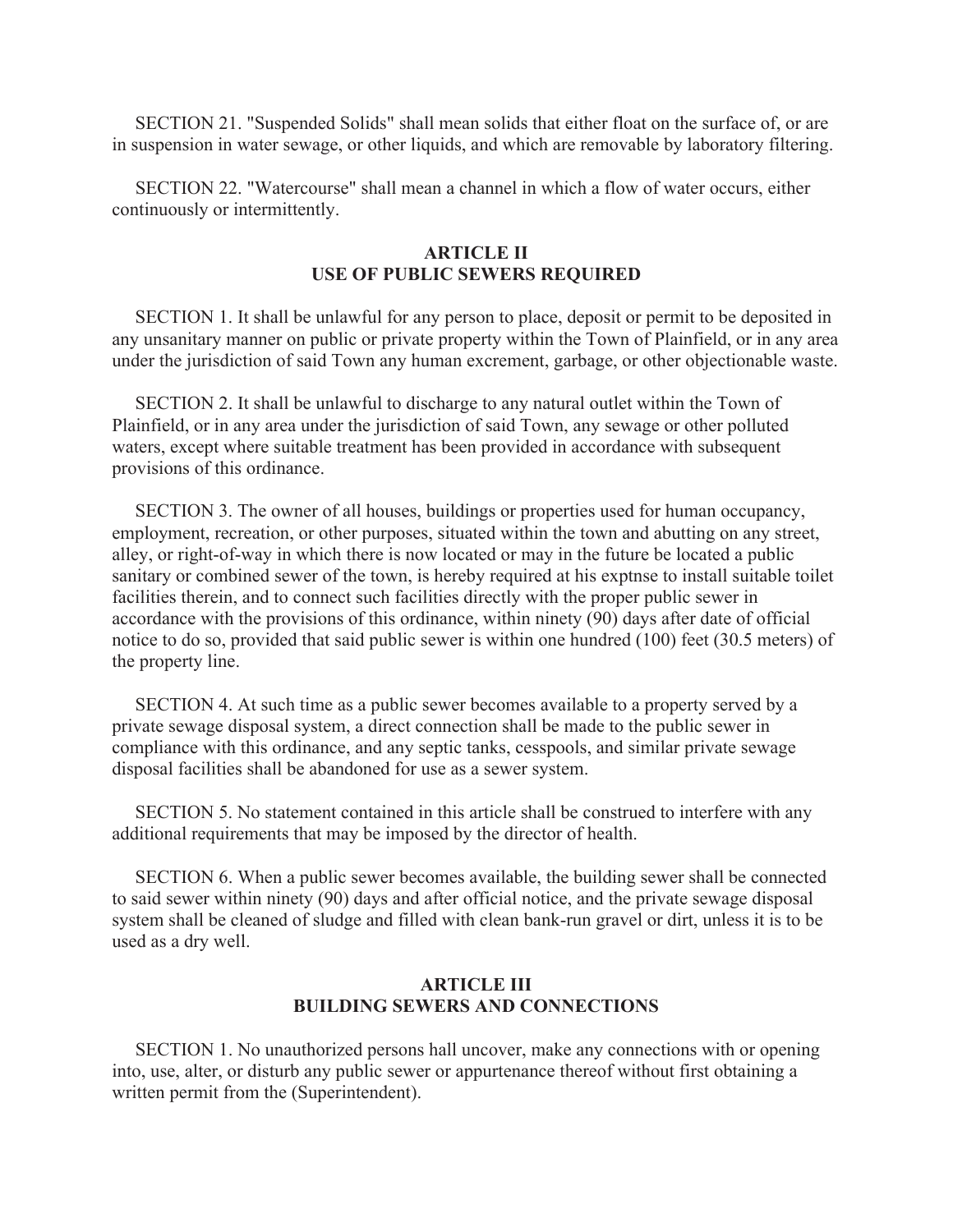SECTION 2. There shall be two (2) classes of building sewer permits. (a) for residential and commercial service, and (b) for service to establishments producing industrial wastes. In either case, the owner or his agent shall make application on a special form furnished by the town. The permit application shall be supplemented by any plans, specifications or other information considered pertinent in the judgment of the (Superintendent). A permit and inspection fee of ten (10) dollars for a residential or commercial building sewer permit and twenty-five (25) dollars plus engineering and consultation fees if necessary, for an industrial building sewer permit shall be paid to the town at the time of the filing of the application.

 SECTION 3. All costs and expense incident to the installation and connection of the building sewer shall be borne by the owner. The owner shall indemnify the town from any loss or damage that may directly or indirectly be occasioned by the installation of the building sewer.

 SECTION 4. A separate and independent building sewer shall be provided for every building; except where one building stands at the rear of another on an interior lot and no private sewer is available or can be constructed to the rear building through an adjoining alley, court, yard or driveway, the building sewer from the front building may be extended to the rear building and the whole considered as one building sewer.

 SECTION 5. Old building sewers may be used in connection with new building only when they are found on examination and test by the Superintendent, to meet all requirements of this ordinance.

 SECTION 6. The size, slope, alignment, materials of construction of a building sewer and the methods to be used in excavating placing of the pipe, jointing, testing, and backfilling the trench, shall all conform to the requirements of the building and plumbing code or other applicable rules and regulations of the town. In the absence of code provisions or in amplification thereof the materials and procedures set forth in appropriate specifications of the A.S.T.M. AND W.P.C.F. Manual of Practice No. 9 shall apply.

 SECTION 7. Whenever possible, the building sewer shall be brought to the building at an elevation below the basement floor. In all buildings in which any building drain is too low to permit gravity flow to the public sewer, sanitary sewage carried by such building drain shall be lifted by an approved means and discharged to the building sewer.

 SECTION 8. No person shall make connection of roof downspouts, exterior foundation drains, areaway drains, or other sources of surface runoff or groundwater to a building sewer or building drain which in turn is connected directly or indirectly to public sanitary sewer.

 SECTION 9. No building sewer may be located within twenty-five (25) feet of a private well, nor within one hundred (100) feet to a public well.

 SECTION 10. Building sewers shall not be located within twenty-five (25) to seventy-five (75) feet distance from a private well except as approved by the local Director of Health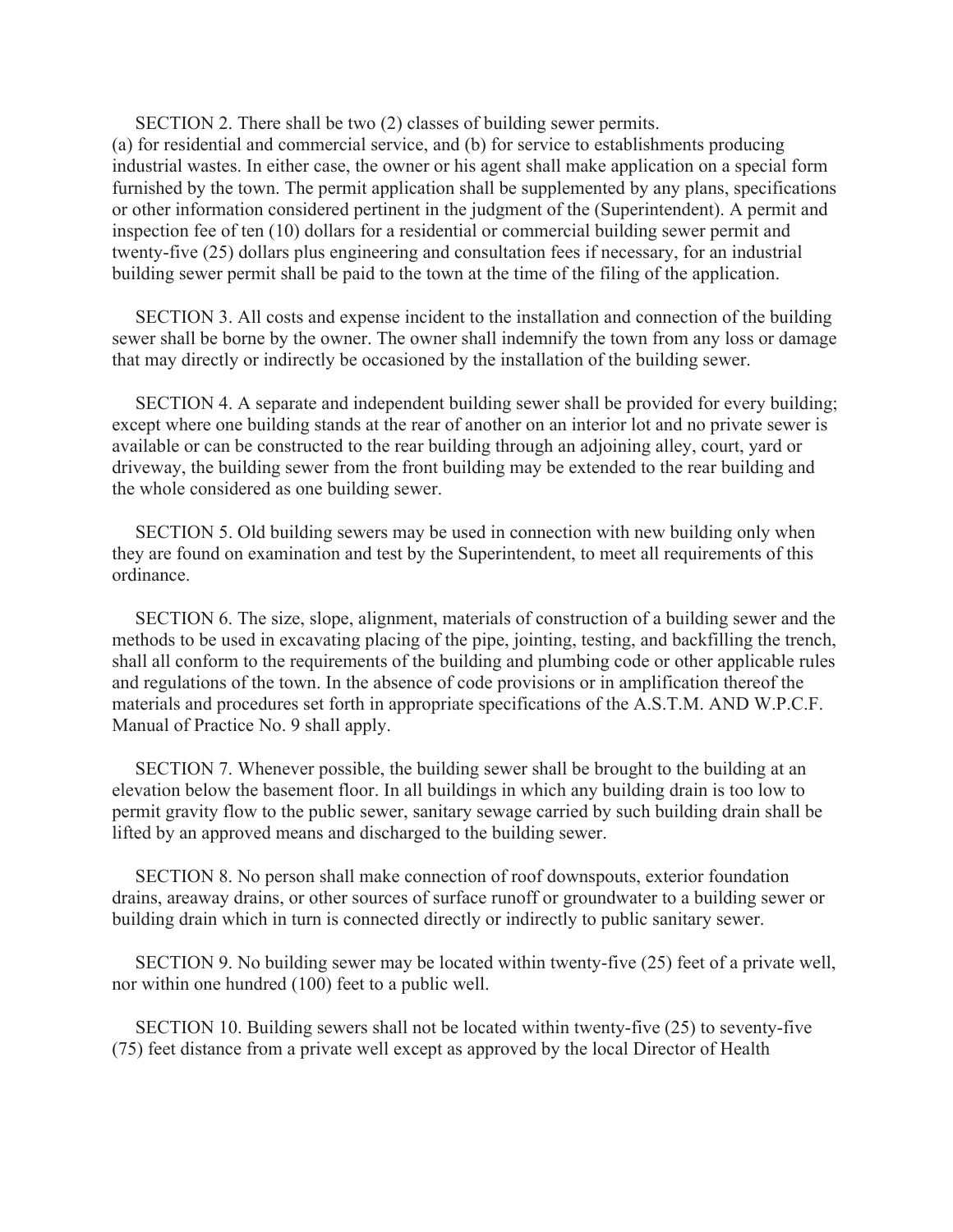SECTION 11. Building sewers which must be located within 25 to 75 feet from a private well shall be either cast iron pipe with leaded joints, asbestos cement pipe with standard o-ring gaskets, or clay pipe with type III joints. In any case, the pipe shall be tested to assure a leakage not to exceed 50 gallons, per mile, per inch per day tested at a minimum hydraulic head of at least 2 feet.

 SECTION 12. The connection of the building sewer into the public sewer shall conform to the requirements of the building and plumbing code or other applicable rules and regulations of the town or the procedures set forth in appropriate specifications of the A.S.T.M and the W.P.C.F. Manual of Practice No. 9. All such connections shall be made gas tight and watertight. Any deviation from the prescribed procedures and materials must be approved by the (Superintendent) before installation.

 SECTION 13. Building sewers shall be installed without 90 degrees and short-body bends and shall be installed with tees or bends so located as to afford facilities for hydraulic or pneumatic testing of the entire sewer.

 SECTION 14. The applicant for the building sewer permit shall notify the (Superintendent) when the building sewer is ready for inspection and connection to the public sewer. The connection shall be made under the supervision of the (Superintendent) or his representative.

 SECTION 15. All excavations for building sewer installation shall be adequately guarded with barricades and lights so as to protect the public from hazard. Streets sidewalks, parkways, and other public property disturbed in the course of work shall be restored in a manner satisfactory to the town.

## **ARTICLE IV USE OF THE PUBLIC SEWERS**

 SECTION 1. No person shall discharge or cause to be discharged any stormwater, surfacewater, groundwater, roof runoff, subsurface drainage, uncontaminated cooling water, or unpolluted industrial process waters to any sanitary sewer.

 SECTION 2. Stormwater and all other unpolluted drainage shall be discharged to such sewers as are specifically designated as combined sewers or storm sewers, or to a natural outlet approved by the (Superintendent). Industrial cooling water or unpolluted process waters may be discharged, on approval of the (Superintendent), to storm water combined sewer or natural outlet.

SECTION 3. No person shall discharge or cause to be discharged any of the following described waters or wastes to any public sewers:

- A. Any gasoline, benezene, naptha, fuel oil, or flammable or explosive liquid, solids or gas.
- B. Any waters or wastes containing toxic or poisonous solids, liquids, or gases in sufficient quantity, either singly or by interaction with other wastes, to injure or interefere with any sewage treatment process constitute a hazard to humans or animals, create a public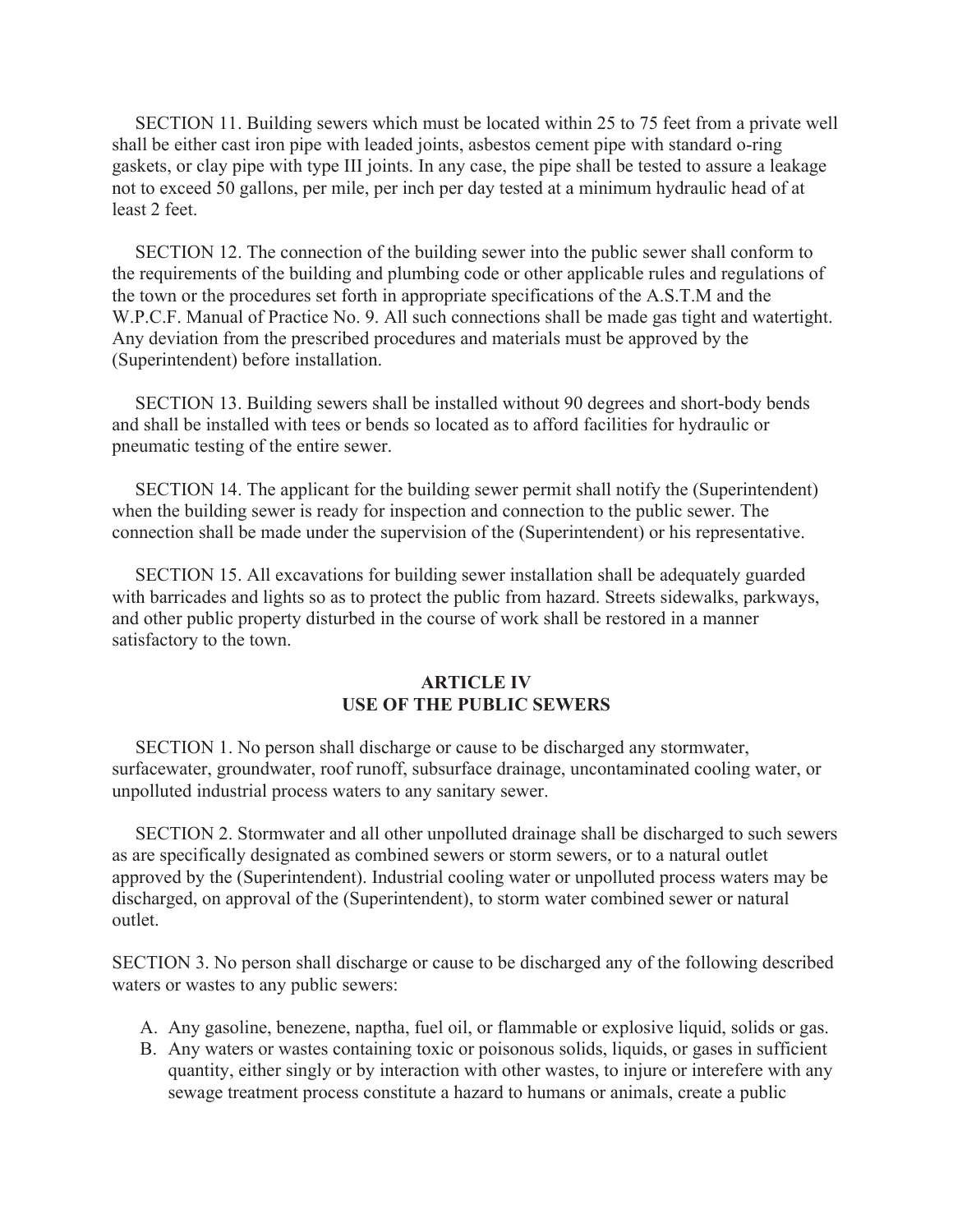nuisance, or create any hazard in the receiving waters of the sewage treatment plant, including but not limited to changes in excess of two (2) mg-1 as CN in the wastes as discharged to the public sewer.

- C. Any waters or wastes having a ph lower than (5.5), or having any other corrosive property capable of causing damage or hazard to structures, equipment, and personnel of the sewage works.
- D. Solid or viscous substances in quantities or of such size capable of causing obstruction to the flow in sewers, or other interference with the proper operation of the sewage works such as, but not limited to ashes, cinders, sand, mud, straw, shavings, metal, glass, rags, feathers, tar, plastics, wood, unground garbage, whole blood, paunch manure, hair and fleshings, entrails and paper dishes, cups, milk containers, etc. either whole or ground by garbage grinders.

SECTION 4. No person shall discharge or cause to be discharged the following described' substances, materials, waters or wastes, if it appears likely in the opinion of the (Superintendent) that such wastes can harm either the sewers, sewage treatment process, or equipment, have an adverse effect on the receiving stream, or can otherwise endanger life, limb, public property, or constitute a nuisance. In forming his opinion as to the acceptability of these wastes, the (Superintendent) will give consideration to such factors as the quantities of subject wastes in relation to flows and velocities in the sewers, materials of construction of the sewers, nature of the sewage treatment process, capacity of the sewage treatment plant, degree of treat-ability of wastes in the sewage treatment plant, and other pertinent factors. The substances prohibited are:

- a. Any liquid or vapor having a temperature higher than one hundred fifty (150) degrees Fahrenheit (65, decree Centigrade.
- b. Any water or waste fats, wax, grease, or oils whether emulsfied or not, in excess of one hundred (100) mg-1 or containing substances which may solidify or become viscous at temperatures between thirty-two (32) and one hundred fifty (150) degrees F (0 and 65 degrees C.)
- c. Any garbage that has not been properly shreded. The installation and operation of any garbage grinder equipped with a motor of three-fourths horsepower (0.76 hp metric) or greater shall be subject to the review and approval of the (Superintendent).
- d. Any waters or wastes containing strong acid iron pickling wastes, or concentrated plating solutions whether neutralized or not.
- e. Any waters or wastes containing iron, chromium, copper, zinc, and similar objectionable or toxic substances; or wastes exerting an excessive chlorine requirement, to such degree that any such material received in the composite sewage at the sewage treatment works exceeds the limits established by the (Superintendent) for such materials.
- f. Any waters or wastes containing phenols or other taste or odor-producing substances, in such concentrations exceeding limits which may be established by the (Superintendent) as necessary, after treatment of the composite sewage, to meet the requirements of the State, Federal, or other public agencies of jurisdiction for such discharge to the receiving waters.
- g. Any radioactive wastes or isotopes of such half-life or concentration as may exceed limits established by the (Superintendent) in compliance with applicable State or Federal regulations.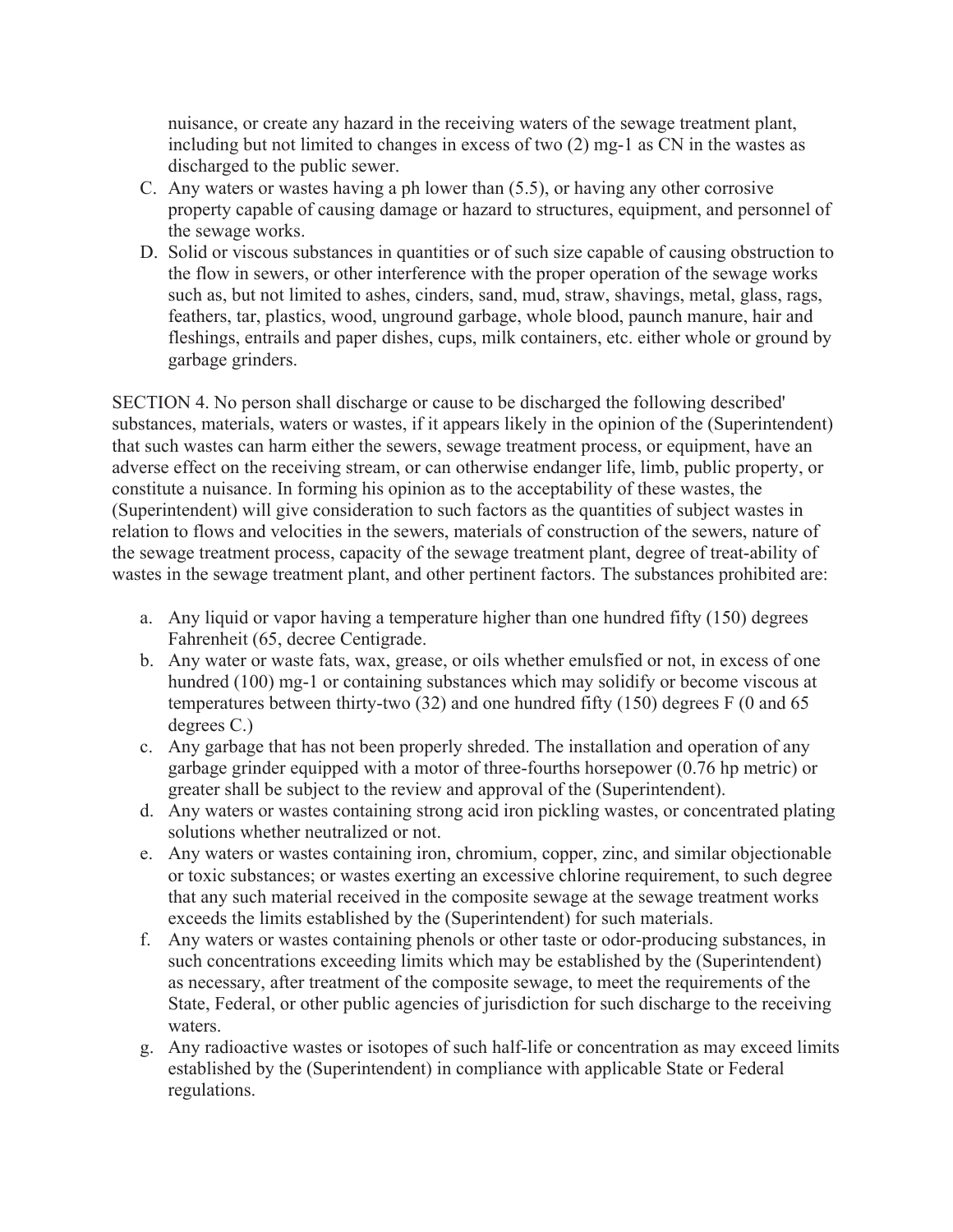- h. Any waters or wastes having a ph in excess of (9.5).
- i. Materials which exert or cause:
	- 1. Unusual concentrations of inert suspended solids (such as, but not limited to, Fullers earth, lime slurries, and lime residues) or dissolved solids (such as, but not limited to, sodium, chloride and sodium sulfate).
	- 2. Excessive discoloration (such as, but not limited to, dyewastes and vegetable tanning solutions).
	- 3. Unusual BOD, chemical oxygen demand, or chlorine requirements in such quantities as to constitute a significant load on the sewage treatment works.
	- 4. Unusual volume of flow or concentration of wastes constituting "slugs" as defined herein.
- j. Waters or wastes containing substances which are not amenable to treatment or reduction by the sewage treatment processes employed, or are amenable to treatment only to such degree that the sewage treatment plant effluent cannot meet the requirements of other agencies having jurisdiction over discharge to the receiving waters.

 SECTION 5. If any waters or wastes are discharged, or are proposed to be discharged to the public sewers, which waters contain the substances or possess the characteristics enumerated in Section 4 of this Article, and which in the judgment of the (Superintendent), may have a deleterious effect upon the sewage works, processes, equipment, or receiving waters, or which otherwise create a hazard to life or constitute a public nuisance, the (Superintendent) may:

- a. Reject the wastes
- b. Require pretreatment to an acceptable condition for discharge to the public sewers
- c. Require payment to cover the added cost of handling and treating the wastes not covered by existing taxes or sewer charges under the provisions of Section 10 of this article, and/or
- d. Require control over the quantities and rates of discharge. If the (Superintendent) permits the pretreatment or equalization of waste flows, the design and installation of the plants and equipment shall be subject to the review and approval of the (Superintendent) and subject to the requirements of all applicable codes, ordinances, and laws

 SECTION 6. Grease, oil, and sand interceptors shall be provided when, in the opinion of the (Superintendent), they are necessary for the proper handling of liquid wastes containing grease in excessive amounts, or any flammable wastes, sand, or other harmful ingredients; except that such interceptors shall not be required for private living quarters or dwelling units. All interceptors shall be of a type and capacity approved by the (Superintendent), and shall be located as to be readily and easily accessible for cleaning and inspection

 SECTION 7. Where preliminary treatment or flow-equalizing facilities are provided for any waters or wastes they shall be maintained continuously in satisfactory and effective operation by the owner at his expense

 SECTION 8. When required by the (Superintendent), the owner of any property serviced by a building sewer carrying industrial wastes shall install a suitable control manhole together with such necessary meters, and other appurtenances in the building sewer to facilitate observation,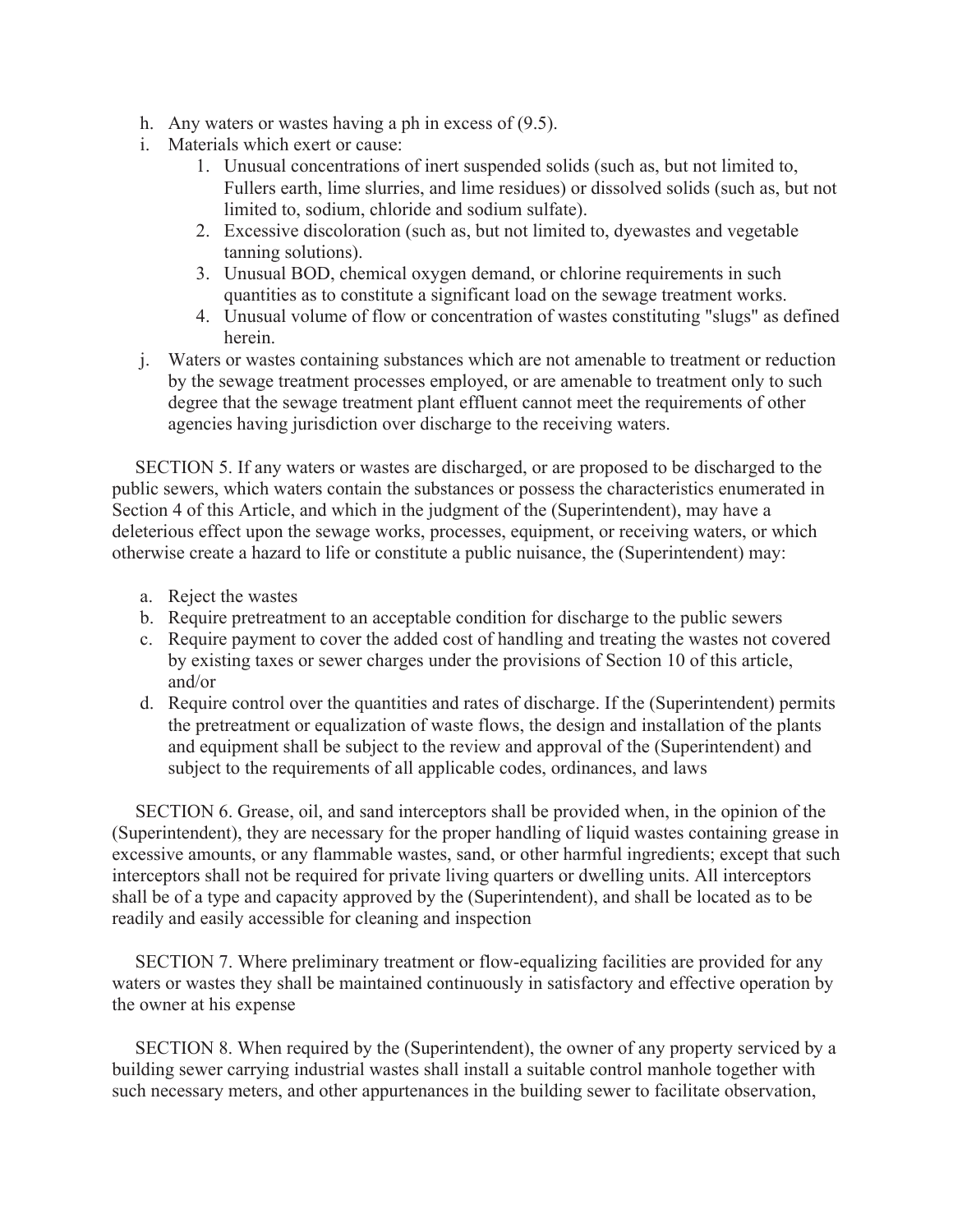sampling, and measurement of the wastes. Such manhole, constructed in accordance with plans approved by the (Superintendent). The manhole shall be installed by the owner at his expense, and shall be maintained by him so as to be safe and accessible at all times

 SECTION 9. All measurements, tests, and analyses of the characteristics of waters and wastes to which reference is made in this ordinance shall be determined in accordance with the latest edition of "Standard Methods for the Examination of Water and Wastewater," published by the American Public Health Association, and shall be determined at the control manhole provided, or upon suitable samples taken at said control manhole. In the event that no special manhole has been required, the control manhole shall be considered to be the nearest downstream manhole in the public sewer to the point at which the building sewer is connected. Sampling shall be carried out by customarily accepted methods to reflect the effect of constituents upon the sewage works and to determine the existence of hazards of life, limb, and property. (The particular analyses involved will determine whether a twenty-four (24) hour composite of all outfalls of a premise is appropriate or whether a grab sample or samples should be taken. Normally, but not always, BOD and suspended solids and an analyses are obtained from (24) hour composites of all outfalls whereas ph's are determined from periodic grab samples.)

 SECTION 10. No statement contained in this article shall be construed as preventing any special agreement or arrangement between the town and any industrial concern whereby an industrial waste of unusual strength or character may be accepted by the town for treatment, subject to payment therefore, by the industrial concern

## **ARTICLE V PROTECTION FROM DAMAGE**

 SECTION 1. No unauthorized person shall maliciously, willfully, or negligently break, damage, destroy, uncover, deface, or tamper with any structure, appurtenance, or equipment which is a part of the sewage works. Any person violating this provision shall be subject to immediate arrest under charge of disorderly conduct.

## **ARTICLE VI POWERS AND AUTHORITY OF INSPECTORS**

 SECTION 1. The (Superintendent) and other duly authorized employees of the town bearing proper credentials and identification shall be permitted to enter all properties for the purposes of inspection, observation, measurement, sampling, and testing in accordance with the provisions of this ordinance. The (Superintendent) or his representatives shall have no authority to inquire into any processes including metallurgical, chemical, oil, refining, ceramic, paper, or other industries beyond that point having a direct bearing on the kind and source of discharge to the sewers or waterways or facilities for waste treatment.

 SECTION 2. While performing the necessary work on private properties referred to in Article VI, Section 1 above, the (Superintendent) or dully authorized employees of the Town shall observe all safety rules applicable to the premises established by the company and the company shall be held harmless for injury or death to the town employees and the town shall indemnify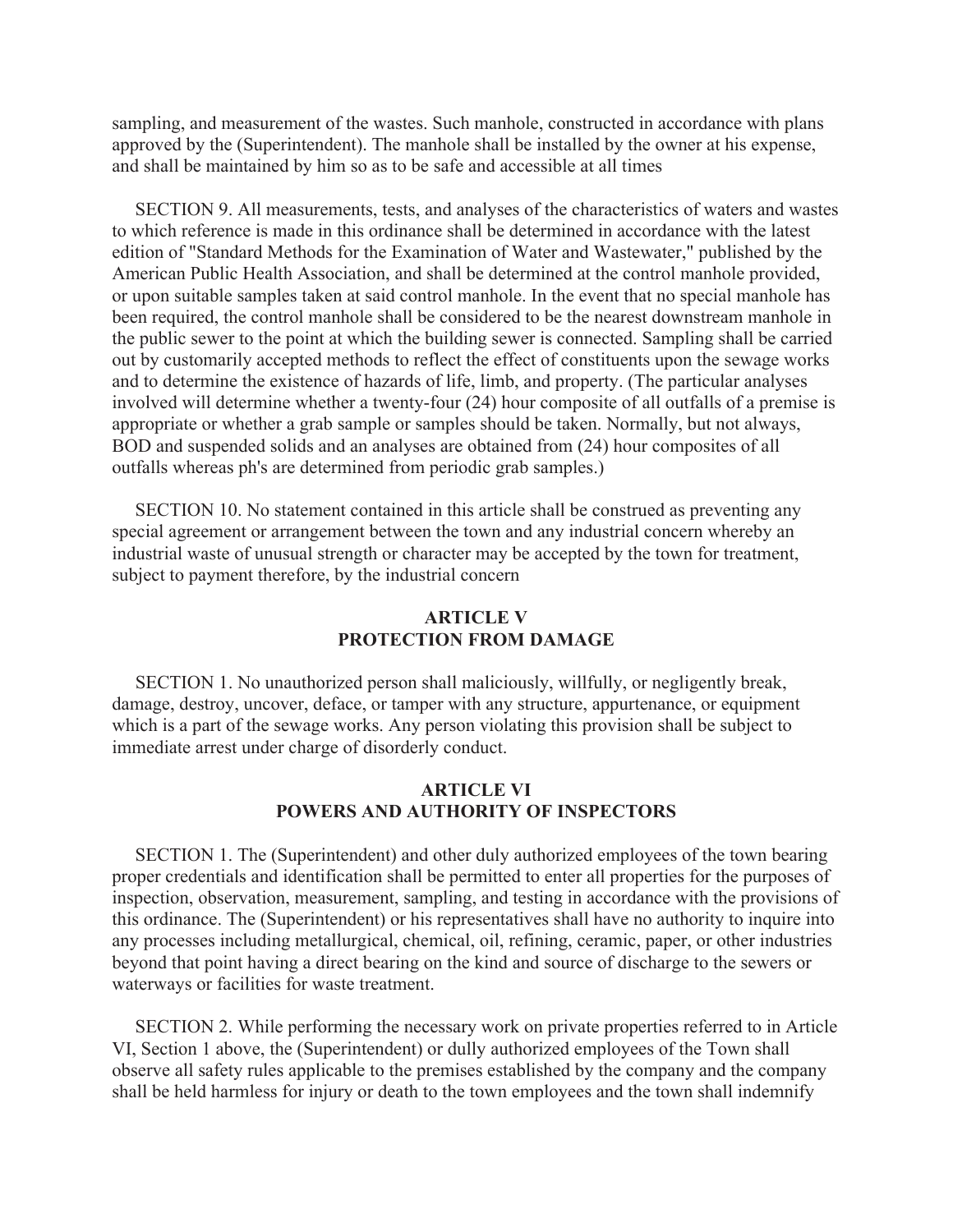the company against loss or damage to its property by town employees and against liability claims and demands for personal injury or property damage asserted against the company and growing out of the gauging and sampling operation, except as such may be caused by negligence or failure of the company to maintain safe conditions as required in Article IV, Section 8.

 SECTION 3. The (Superintendent) and other duly authorized employees of the town bearing proper credentials and identification shall be permitted to enter all properties through which the town holds a duly negotiated easement for the purposes of, but not limited to, inspection, observation, measurement, sampling, repair, and maintenance of any portion of the sewage works lying within said easement. All entry and subsequent work, if any, on said easement shall be done in full accordance with the terms of the duly negotiated easement pertaining to the private property involved.

## **ARTICLE VII PENALTIES**

 SECTION 1. Any person found to be violating any provision of this ordinance except Article VI shall be served by the town with written notice stating the nature of the violation and providing a reasonable time limit for the satisfactory correction thereof. The offender shall, within the Period of time stated in such notice, permanently cease all violations.

 SECTION 2. Any person who shall continue any violation beyond the time limit provided for in Article VII, Section 1, shall be guilty of a misdemeanor, and on conviction thereof shall be fined in the amount not exceeding twenty-five (25) dollars for each violation. Each day in which any such violation shall continue shall be deemed a separate offense.

 SECTION 3. Any person violating any of the provisions of this ordinance shall become liable to the town for any expense, loss, or damage occasioned the town by reason of such violation.

## **ARTICLE VIII**

#### **VALIDITY**

SECTION 1. All ordinances or parts of ordinances in conflict herewith are hereby repealed.

 SECTION 2. The invalidity of any section, clause, sentence, or provisions of this ordinance shall not affect the validity of any other part of this ordinance which can be given effect without such invalid part or parts.

#### **ARTICLE IX**

#### **ORDINANCE IN FORCE**

 SECTION 1. This ordinance shall be in full force and effect from and after its passage, approval, recording, and publication as provided by law.